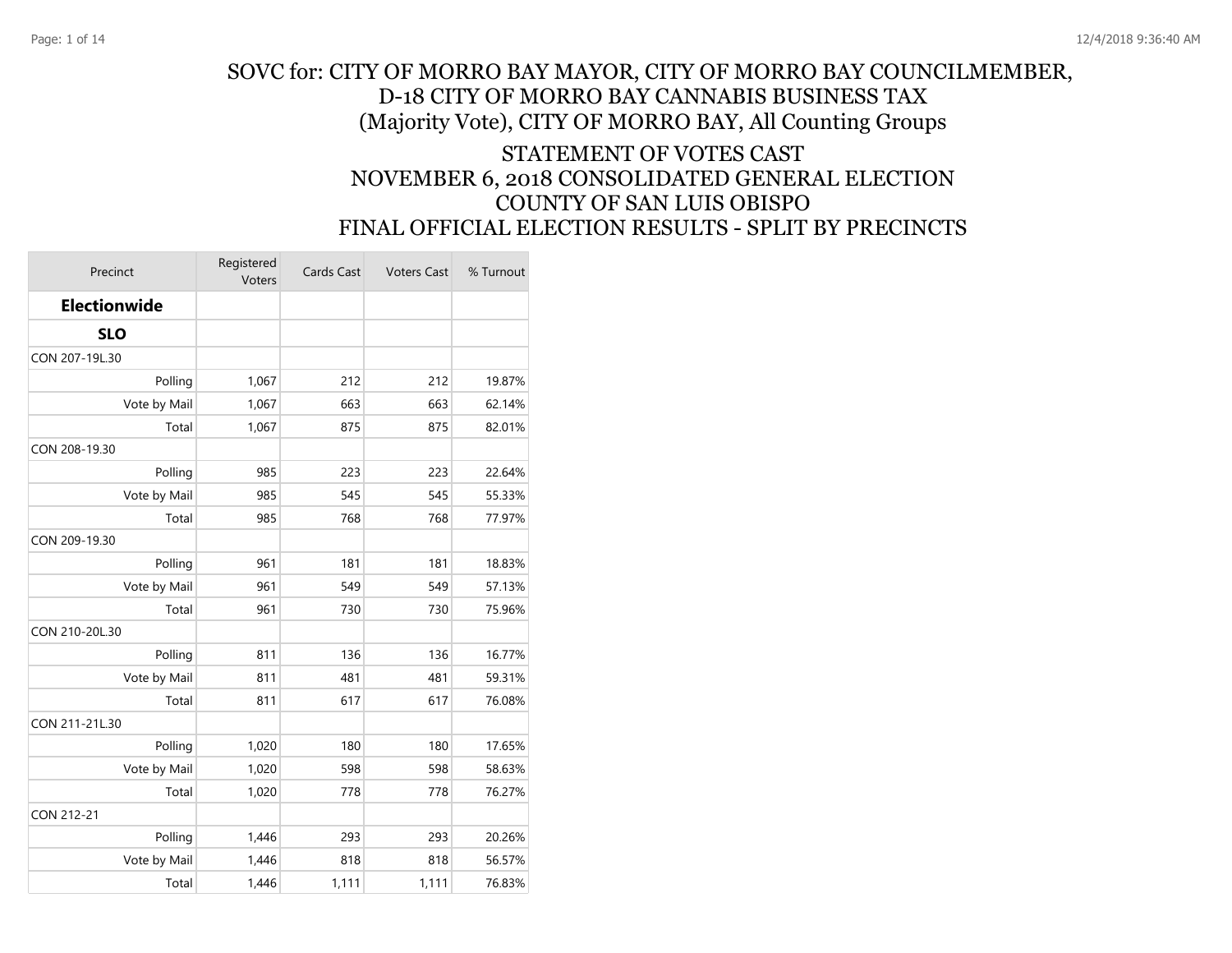#### Page: 2 of 14

| Precinct             | Registered<br>Voters | Cards Cast | <b>Voters Cast</b> | % Turnout |
|----------------------|----------------------|------------|--------------------|-----------|
| CON 213-21           |                      |            |                    |           |
| Polling              | 1,300                | 277        | 277                | 21.31%    |
| Vote by Mail         | 1,300                | 776        | 776                | 59.69%    |
| Total                | 1,300                | 1,053      | 1,053              | 81.00%    |
| SLO - Total          | 7,590                | 5,932      | 5,932              | 78.16%    |
| Electionwide - Total | 7,590                | 5,932      | 5,932              | 78.16%    |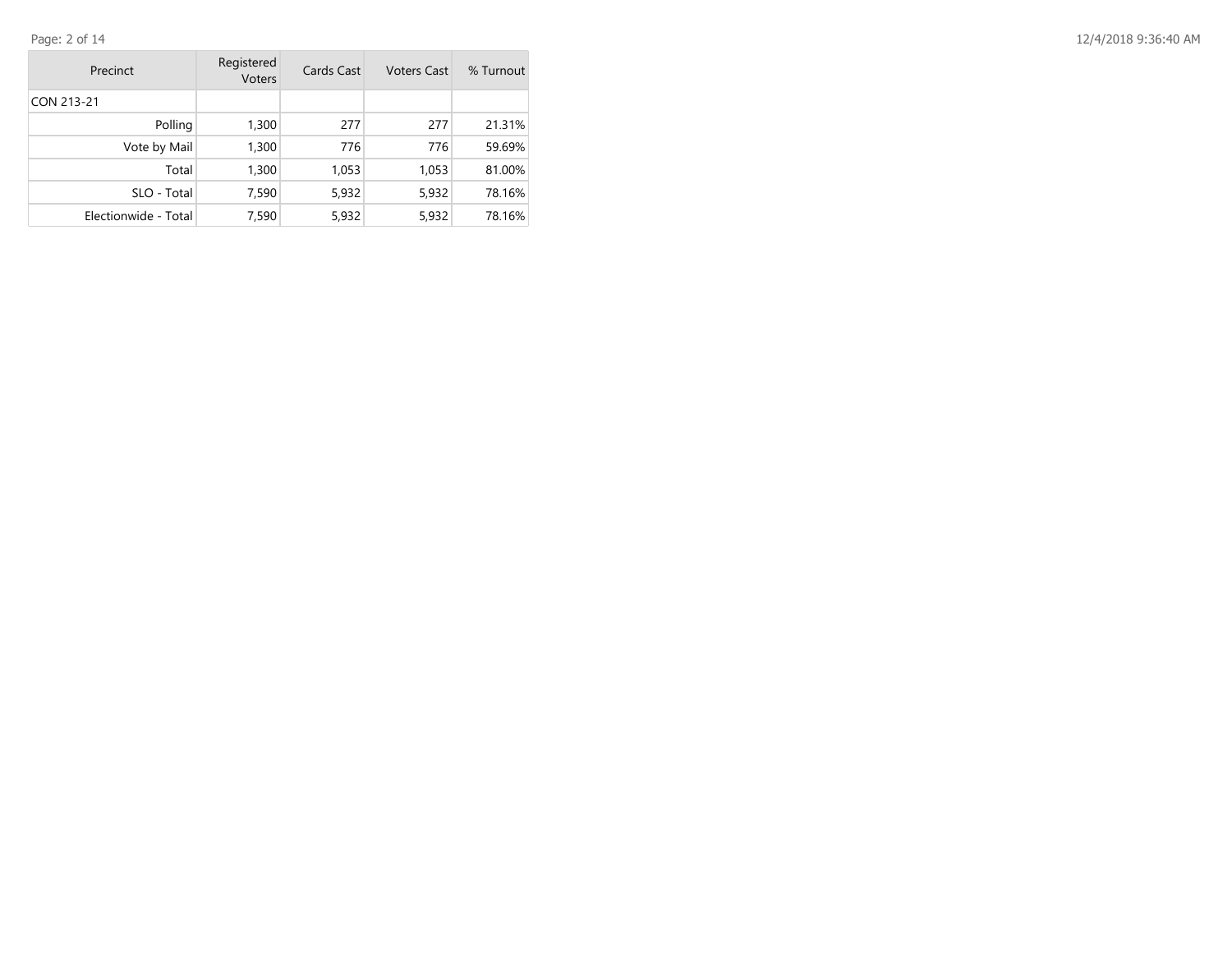# **CITY OF MORRO BAY MAYOR (Vote for 1)**

| Precinct            | <b>Times Cast</b> | Registered<br>Voters | Undervotes | Overvotes        |
|---------------------|-------------------|----------------------|------------|------------------|
| <b>Electionwide</b> |                   |                      |            |                  |
| <b>SLO</b>          |                   |                      |            |                  |
| CON 207-19L.30      |                   |                      |            |                  |
| Polling             | 212               | 1,067                | 9          | $\overline{c}$   |
| Vote by Mail        | 663               | 1,067                | 53         | $\mathbf 0$      |
| Total               | 875               | 1,067                | 62         | $\overline{c}$   |
| CON 208-19.30       |                   |                      |            |                  |
| Polling             | 223               | 985                  | 13         | $\mathbf 0$      |
| Vote by Mail        | 545               | 985                  | 23         | $\mathbf{1}$     |
| Total               | 768               | 985                  | 36         | 1                |
| CON 209-19.30       |                   |                      |            |                  |
| Polling             | 181               | 961                  | 13         | $\mathbf{1}$     |
| Vote by Mail        | 549               | 961                  | 35         | $\mathbf 0$      |
| Total               | 730               | 961                  | 48         | 1                |
| CON 210-20L.30      |                   |                      |            |                  |
| Polling             | 136               | 811                  | 12         | $\pmb{0}$        |
| Vote by Mail        | 481               | 811                  | 27         | $\mathbf 0$      |
| Total               | 617               | 811                  | 39         | $\boldsymbol{0}$ |
| CON 211-21L.30      |                   |                      |            |                  |
| Polling             | 180               | 1,020                | 13         | $\mathbf{0}$     |
| Vote by Mail        | 598               | 1,020                | 41         | $\mathbf 0$      |
| Total               | 778               | 1,020                | 54         | $\mathbf 0$      |
| CON 212-21          |                   |                      |            |                  |
| Polling             | 293               | 1,446                | 22         | $\mathbf 0$      |
| Vote by Mail        | 818               | 1,446                | 61         | $\mathbf 0$      |
| Total               | 1,111             | 1,446                | 83         | $\mathbf 0$      |
| CON 213-21          |                   |                      |            |                  |
| Polling             | 277               | 1,300                | 20         | $\mathbf 0$      |
| Vote by Mail        | 776               | 1,300                | 40         | $\mathbf 0$      |
| Total               | 1,053             | 1,300                | 60         | $\overline{0}$   |

| Precinct            | JOHN HEADDING |        | <b>JOHN WEISS</b> |        |
|---------------------|---------------|--------|-------------------|--------|
| <b>Electionwide</b> |               |        |                   |        |
| <b>SLO</b>          |               |        |                   |        |
| CON 207-19L.30      |               |        |                   |        |
| Polling             | 98            | 48.76% | 103               | 51.24% |
| Vote by Mail        | 313           | 51.31% | 297               | 48.69% |
| Total               | 411           | 50.68% | 400               | 49.32% |
| CON 208-19.30       |               |        |                   |        |
| Polling             | 112           | 53.33% | 98                | 46.67% |
| Vote by Mail        | 271           | 52.02% | 250               | 47.98% |
| Total               | 383           | 52.39% | 348               | 47.61% |
| CON 209-19.30       |               |        |                   |        |
| Polling             | 80            | 47.90% | 87                | 52.10% |
| Vote by Mail        | 281           | 54.67% | 233               | 45.33% |
| Total               | 361           | 53.01% | 320               | 46.99% |
| CON 210-20L.30      |               |        |                   |        |
| Polling             | 65            | 52.42% | 59                | 47.58% |
| Vote by Mail        | 213           | 46.92% | 241               | 53.08% |
| Total               | 278           | 48.10% | 300               | 51.90% |
| CON 211-21L.30      |               |        |                   |        |
| Polling             | 77            | 46.11% | 90                | 53.89% |
| Vote by Mail        | 271           | 48.65% | 286               | 51.35% |
| Total               | 348           | 48.07% | 376               | 51.93% |
| CON 212-21          |               |        |                   |        |
| Polling             | 138           | 50.92% | 133               | 49.08% |
| Vote by Mail        | 403           | 53.24% | 354               | 46.76% |
| Total               | 541           | 52.63% | 487               | 47.37% |
| CON 213-21          |               |        |                   |        |
| Polling             | 148           | 57.59% | 109               | 42.41% |
| Vote by Mail        | 395           | 53.67% | 341               | 46.33% |
| Total               | 543           | 54.68% | 450               | 45.32% |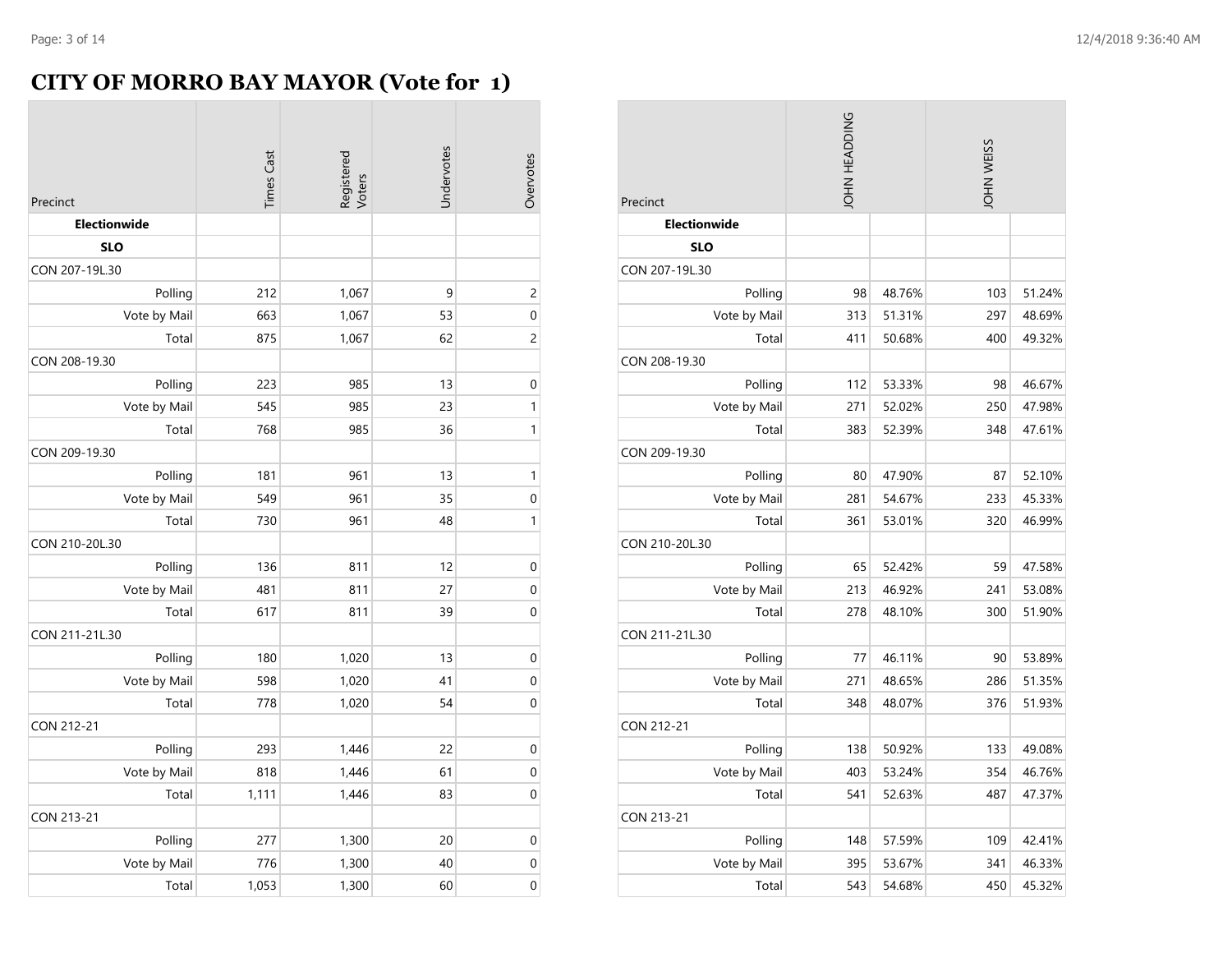| Precinct          | Write-in       |       | <b>Total Votes</b> | Unresolved<br>Write-In |
|-------------------|----------------|-------|--------------------|------------------------|
| Electionwide      |                |       |                    |                        |
| <b>SLO</b>        |                |       |                    |                        |
| CON 207-19L.30    |                |       |                    |                        |
| Polling           | $\mathbf 0$    | 0.00% | 201                | 0                      |
| Vote by Mail      | 0              | 0.00% | 610                | 0                      |
| Total             | 0              | 0.00% | 811                | 0                      |
| CON 208-19.30     |                |       |                    |                        |
| Polling           | $\mathbf 0$    | 0.00% | 210                | 0                      |
| Vote by Mail      | 0              | 0.00% | 521                | 0                      |
| Total             | 0              | 0.00% | 731                | 0                      |
| CON 209-19.30     |                |       |                    |                        |
| Polling           | $\mathbf 0$    | 0.00% | 167                | 0                      |
| Vote by Mail      | 0              | 0.00% | 514                | 0                      |
| Total             | 0              | 0.00% | 681                | 0                      |
| CON 210-20L.30    |                |       |                    |                        |
| Polling           | $\mathbf 0$    | 0.00% | 124                | 0                      |
| Vote by Mail      | $\mathbf 0$    | 0.00% | 454                | 0                      |
| Total             | $\overline{0}$ | 0.00% | 578                | 0                      |
| CON 211-21L.30    |                |       |                    |                        |
| Polling           | $\mathbf 0$    | 0.00% | 167                | 0                      |
| Vote by Mail      | $\mathbf 0$    | 0.00% | 557                | 0                      |
| Total             | 0              | 0.00% | 724                | 0                      |
| CON 212-21        |                |       |                    |                        |
| Polling           | $\mathbf 0$    | 0.00% | 271                | 0                      |
| Vote by Mail      | $\mathbf 0$    | 0.00% | 757                | 0                      |
| Total             | $\mathbf 0$    | 0.00% | 1,028              | 0                      |
| <b>CON 213-21</b> |                |       |                    |                        |
| Polling           | $\mathbf 0$    | 0.00% | 257                | 0                      |
| Vote by Mail      | $\mathbf 0$    | 0.00% | 736                | 0                      |
| Total             | $\mathbf 0$    | 0.00% | 993                | 0                      |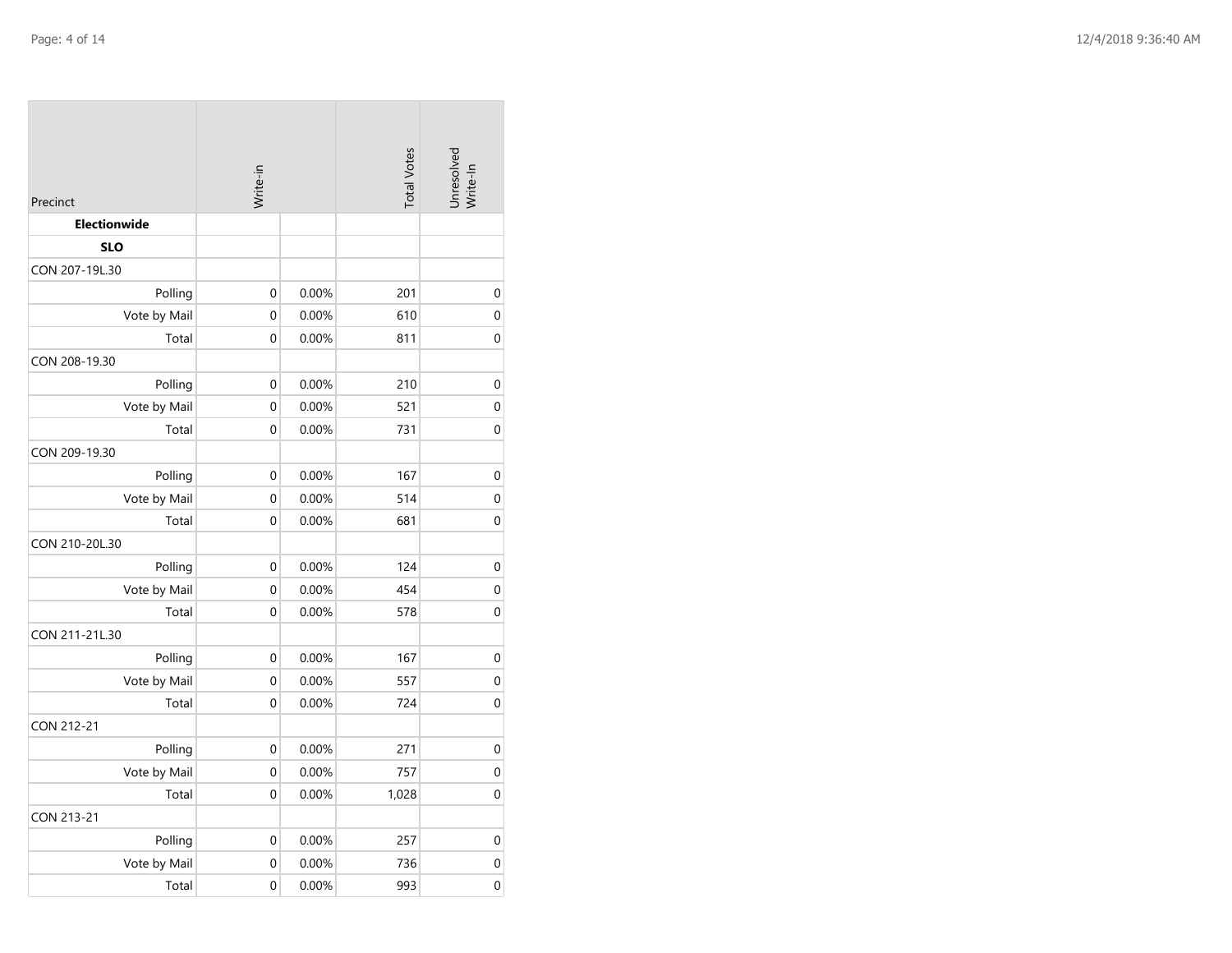| Precinct             | Cast<br>Times | Register<br>Voters | otes<br>nde | otes |
|----------------------|---------------|--------------------|-------------|------|
| SLO - Total          | 5,932         | 7,590              | 382         |      |
| Electionwide - Total | 5,932         | 7,590              | 382         |      |

| Precinct             | <b>DDING</b><br><b>A</b><br>NHOL |        | WEISS<br>HHO |        |
|----------------------|----------------------------------|--------|--------------|--------|
| SLO - Total          | 2,865                            | 51.66% | 2,681        | 48.34% |
| Electionwide - Total | 2,865                            | 51.66% | 2,681        | 48.34% |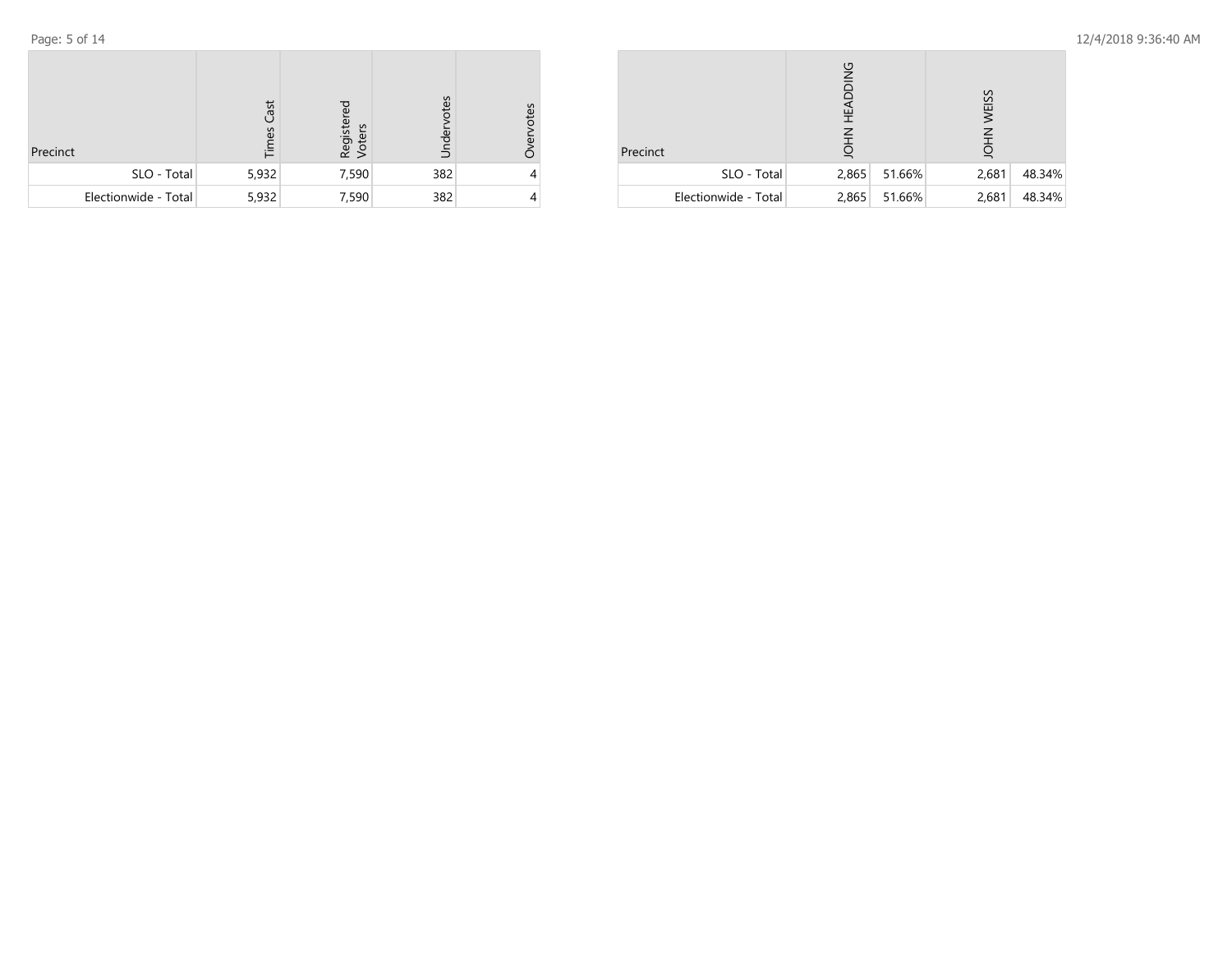| Precinct |                      | Write- |       | <b>Total Votes</b> | ဥ<br>Unresol<br>Write-In |  |
|----------|----------------------|--------|-------|--------------------|--------------------------|--|
|          | SLO - Total          | 0      | 0.00% | 5,546              |                          |  |
|          | Electionwide - Total | 0      | 0.00% | 5,546              |                          |  |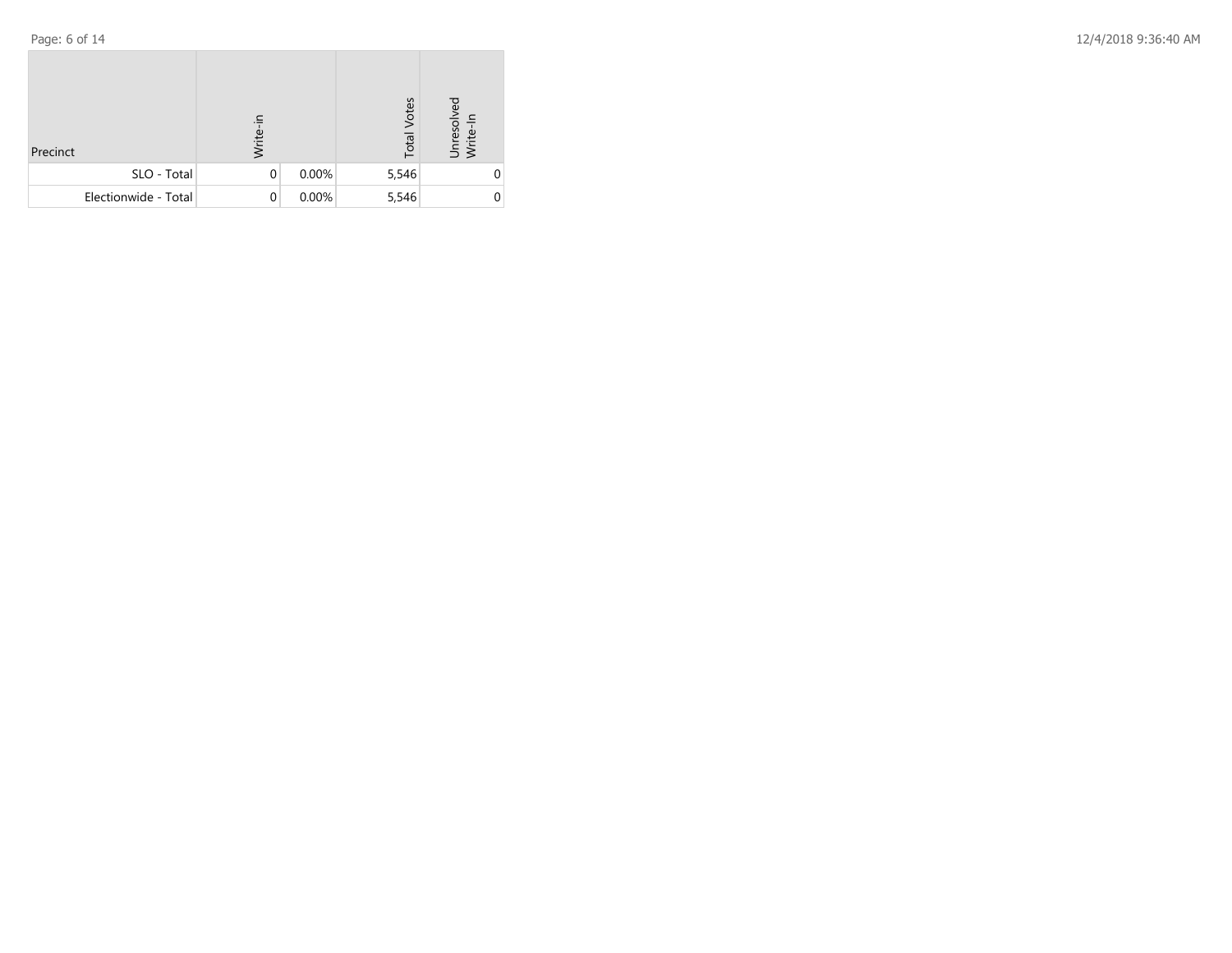# **CITY OF MORRO BAY COUNCILMEMBER (Vote for 2)**

| Precinct            | <b>Times Cast</b> | Registered<br>Voters | Undervotes | Overvotes                |
|---------------------|-------------------|----------------------|------------|--------------------------|
| <b>Electionwide</b> |                   |                      |            |                          |
| <b>SLO</b>          |                   |                      |            |                          |
| CON 207-19L.30      |                   |                      |            |                          |
| Polling             | 212               | 1,067                | 63         | $\overline{c}$           |
| Vote by Mail        | 663               | 1,067                | 184        | $\overline{c}$           |
| Total               | 875               | 1,067                | 247        | 4                        |
| CON 208-19.30       |                   |                      |            |                          |
| Polling             | 223               | 985                  | 74         | $\mathbf 0$              |
| Vote by Mail        | 545               | 985                  | 162        | 0                        |
| Total               | 768               | 985                  | 236        | 0                        |
| CON 209-19.30       |                   |                      |            |                          |
| Polling             | 181               | 961                  | 68         | 6                        |
| Vote by Mail        | 549               | 961                  | 166        | 6                        |
| Total               | 730               | 961                  | 234        | 12                       |
| CON 210-20L.30      |                   |                      |            |                          |
| Polling             | 136               | 811                  | 62         | $\overline{c}$           |
| Vote by Mail        | 481               | 811                  | 134        | $\overline{c}$           |
| Total               | 617               | 811                  | 196        | $\overline{\mathcal{A}}$ |
| CON 211-21L.30      |                   |                      |            |                          |
| Polling             | 180               | 1,020                | 65         | $\mathbf 0$              |
| Vote by Mail        | 598               | 1,020                | 165        | 6                        |
| Total               | 778               | 1,020                | 230        | 6                        |
| CON 212-21          |                   |                      |            |                          |
| Polling             | 293               | 1,446                | 105        | 4                        |
| Vote by Mail        | 818               | 1,446                | 238        | 4                        |
| Total               | 1,111             | 1,446                | 343        | 8                        |
| CON 213-21          |                   |                      |            |                          |
| Polling             | 277               | 1,300                | 78         | $\overline{c}$           |
| Vote by Mail        | 776               | 1,300                | 191        | 8                        |
| Total               | 1,053             | 1,300                | 269        | 10                       |

| Precinct            | DAWN ADDIS |        | <b>IEFF HELLER</b> |        |
|---------------------|------------|--------|--------------------|--------|
| <b>Electionwide</b> |            |        |                    |        |
| <b>SLO</b>          |            |        |                    |        |
| CON 207-19L.30      |            |        |                    |        |
| Polling             | 114        | 31.75% | 81                 | 22.56% |
| Vote by Mail        | 350        | 30.70% | 246                | 21.58% |
| Total               | 464        | 30.95% | 327                | 21.81% |
| CON 208-19.30       |            |        |                    |        |
| Polling             | 133        | 35.75% | 75                 | 20.16% |
| Vote by Mail        | 302        | 32.54% | 201                | 21.66% |
| Total               | 435        | 33.46% | 276                | 21.23% |
| CON 209-19.30       |            |        |                    |        |
| Polling             | 91         | 31.60% | 72                 | 25.00% |
| Vote by Mail        | 295        | 31.86% | 191                | 20.63% |
| Total               | 386        | 31.80% | 263                | 21.66% |
| CON 210-20L.30      |            |        |                    |        |
| Polling             | 63         | 30.29% | 54                 | 25.96% |
| Vote by Mail        | 214        | 25.91% | 191                | 23.12% |
| Total               | 277        | 26.79% | 245                | 23.69% |
| CON 211-21L.30      |            |        |                    |        |
| Polling             | 79         | 26.78% | 73                 | 24.75% |
| Vote by Mail        | 278        | 27.12% | 238                | 23.22% |
| Total               | 357        | 27.05% | 311                | 23.56% |
| CON 212-21          |            |        |                    |        |
| Polling             | 155        | 32.49% | 109                | 22.85% |
| Vote by Mail        | 455        | 32.64% | 280                | 20.09% |
| Total               | 610        | 32.60% | 389                | 20.79% |
| CON 213-21          |            |        |                    |        |
| Polling             | 144        | 30.38% | 103                | 21.73% |
| Vote by Mail        | 389        | 28.75% | 288                | 21.29% |
| Total               | 533        | 29.17% | 391                | 21.40% |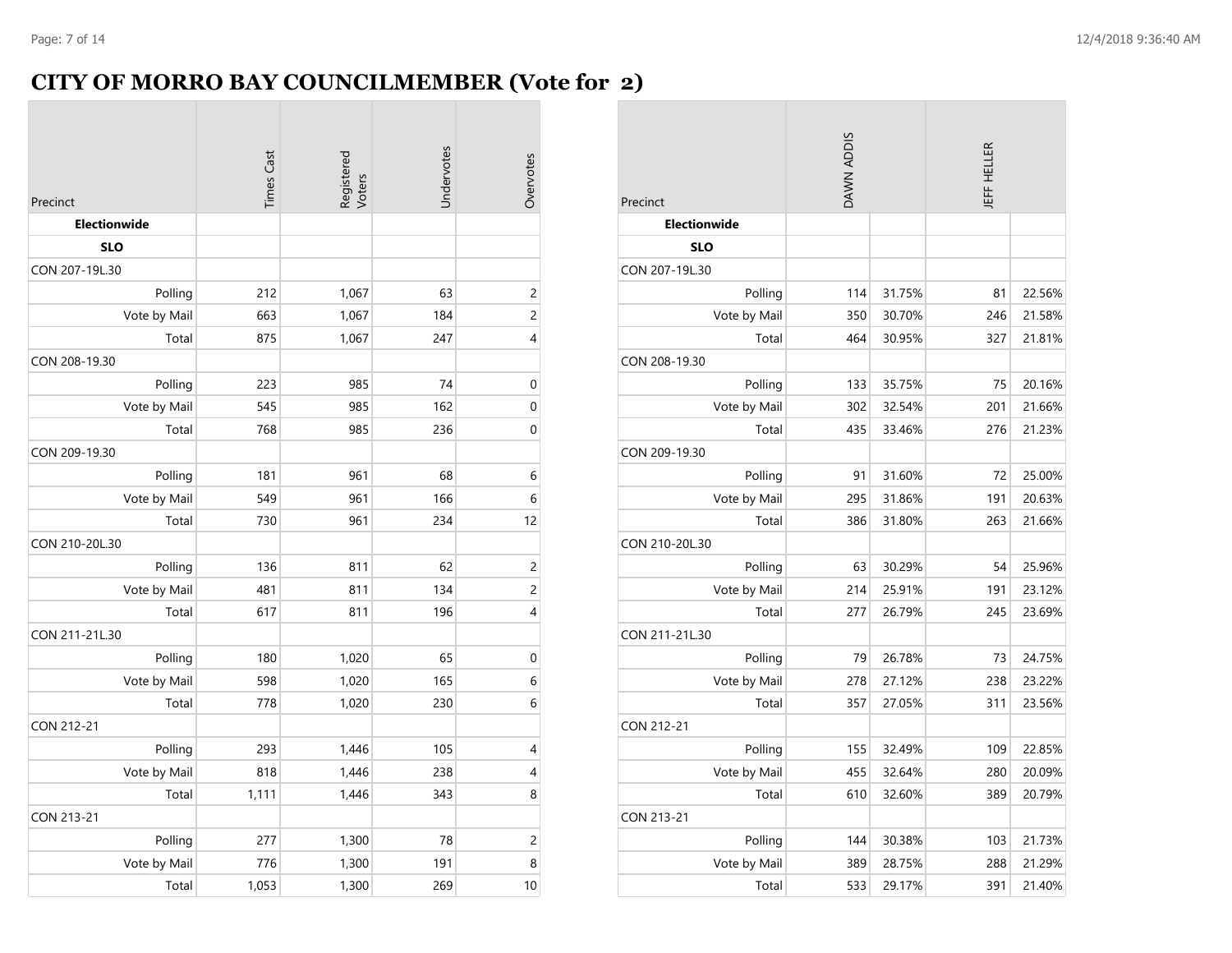| Precinct       | BETTY WINHOLTZ |        | JAN GOLDMAN |        | <b>JESSE BARRON</b> |        | Write-in         |       | <b>Total Votes</b> | Unresolved<br>Write-In |
|----------------|----------------|--------|-------------|--------|---------------------|--------|------------------|-------|--------------------|------------------------|
| Electionwide   |                |        |             |        |                     |        |                  |       |                    |                        |
| <b>SLO</b>     |                |        |             |        |                     |        |                  |       |                    |                        |
| CON 207-19L.30 |                |        |             |        |                     |        |                  |       |                    |                        |
| Polling        | 71             | 19.78% | 61          | 16.99% | 32                  | 8.91%  | $\mathbf 0$      | 0.00% | 359                | $\boldsymbol{0}$       |
| Vote by Mail   | 231            | 20.26% | 229         | 20.09% | 84                  | 7.37%  | $\mathbf{0}$     | 0.00% | 1,140              | $\boldsymbol{0}$       |
| Total          | 302            | 20.15% | 290         | 19.35% | 116                 | 7.74%  | $\mathbf 0$      | 0.00% | 1,499              | $\mathbf 0$            |
| CON 208-19.30  |                |        |             |        |                     |        |                  |       |                    |                        |
| Polling        | 74             | 19.89% | 63          | 16.94% | 27                  | 7.26%  | $\boldsymbol{0}$ | 0.00% | 372                | $\boldsymbol{0}$       |
| Vote by Mail   | 205            | 22.09% | 150         | 16.16% | 70                  | 7.54%  | $\mathbf 0$      | 0.00% | 928                | $\boldsymbol{0}$       |
| Total          | 279            | 21.46% | 213         | 16.38% | 97                  | 7.46%  | $\mathbf 0$      | 0.00% | 1,300              | $\mathbf 0$            |
| CON 209-19.30  |                |        |             |        |                     |        |                  |       |                    |                        |
| Polling        | 66             | 22.92% | 45          | 15.63% | 14                  | 4.86%  | $\mathbf 0$      | 0.00% | 288                | $\boldsymbol{0}$       |
| Vote by Mail   | 181            | 19.55% | 153         | 16.52% | 106                 | 11.45% | $\mathbf 0$      | 0.00% | 926                | $\boldsymbol{0}$       |
| Total          | 247            | 20.35% | 198         | 16.31% | 120                 | 9.88%  | $\mathbf 0$      | 0.00% | 1,214              | $\boldsymbol{0}$       |
| CON 210-20L.30 |                |        |             |        |                     |        |                  |       |                    |                        |
| Polling        | 48             | 23.08% | 28          | 13.46% | 15                  | 7.21%  | $\mathbf 0$      | 0.00% | 208                | $\boldsymbol{0}$       |
| Vote by Mail   | 213            | 25.79% | 130         | 15.74% | 78                  | 9.44%  | $\mathbf 0$      | 0.00% | 826                | $\boldsymbol{0}$       |
| Total          | 261            | 25.24% | 158         | 15.28% | 93                  | 8.99%  | $\mathbf 0$      | 0.00% | 1,034              | $\mathbf{0}$           |
| CON 211-21L.30 |                |        |             |        |                     |        |                  |       |                    |                        |
| Polling        | 66             | 22.37% | 52          | 17.63% | 25                  | 8.47%  | $\mathbf 0$      | 0.00% | 295                | $\boldsymbol{0}$       |
| Vote by Mail   | 212            | 20.68% | 192         | 18.73% | 105                 | 10.24% | $\mathbf 0$      | 0.00% | 1,025              | $\pmb{0}$              |
| Total          | 278            | 21.06% | 244         | 18.48% | 130                 | 9.85%  | $\mathbf 0$      | 0.00% | 1,320              | $\boldsymbol{0}$       |
| CON 212-21     |                |        |             |        |                     |        |                  |       |                    |                        |
| Polling        | 111            | 23.27% | 71          | 14.88% | 31                  | 6.50%  | $\mathbf 0$      | 0.00% | 477                | $\boldsymbol{0}$       |
| Vote by Mail   | 288            | 20.66% | 246         | 17.65% | 125                 | 8.97%  | $\mathbf 0$      | 0.00% | 1,394              | $\mathbf 0$            |
| Total          | 399            | 21.33% | 317         | 16.94% | 156                 | 8.34%  | $\mathbf 0$      | 0.00% | 1,871              | $\boldsymbol{0}$       |
| CON 213-21     |                |        |             |        |                     |        |                  |       |                    |                        |
| Polling        | 100            | 21.10% | 98          | 20.68% | 29                  | 6.12%  | $\mathbf 0$      | 0.00% | 474                | $\boldsymbol{0}$       |
| Vote by Mail   | 297            | 21.95% | 276         | 20.40% | 103                 | 7.61%  | $\mathbf 0$      | 0.00% | 1,353              | $\boldsymbol{0}$       |
| Total          | 397            | 21.73% | 374         | 20.47% | 132                 | 7.22%  | $\mathbf 0$      | 0.00% | 1,827              | $\boldsymbol{0}$       |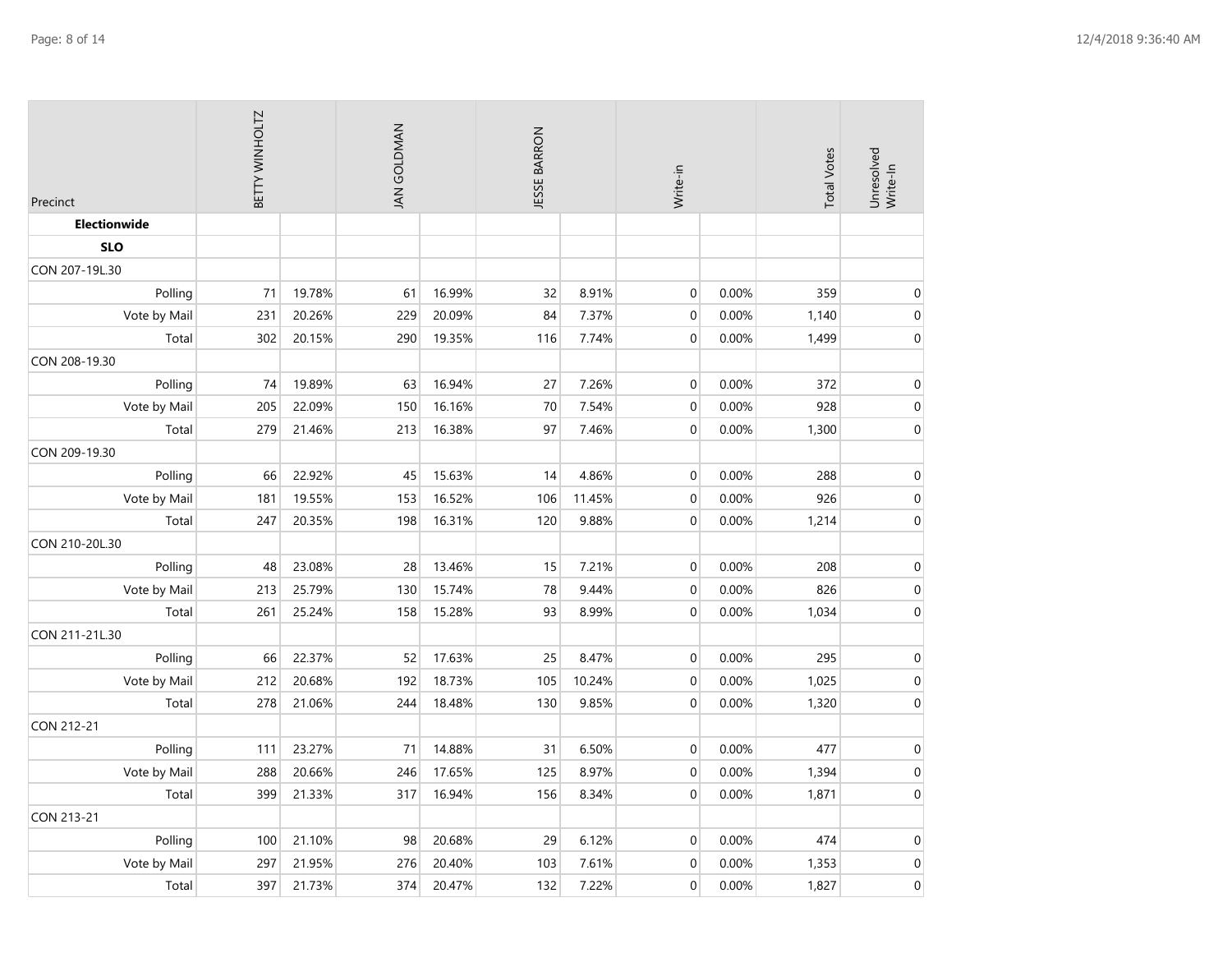m.

| Precinct             | Cast<br>Times | Registered<br>Voters | otes<br>Under | otes |
|----------------------|---------------|----------------------|---------------|------|
| SLO - Total          | 5,932         | 7,590                | 1,755         | 44   |
| Electionwide - Total | 5,932         | 7,590                | 1,755         | 44   |

| Precinct             | <b>ADDIS</b><br><b>AWN</b> |        | ш<br>킆<br>岀 |        |
|----------------------|----------------------------|--------|-------------|--------|
| SLO - Total          | 3,062                      | 30.42% | 2,202       | 21.88% |
| Electionwide - Total | 3,062                      | 30.42% | 2,202       | 21.88% |

**COL**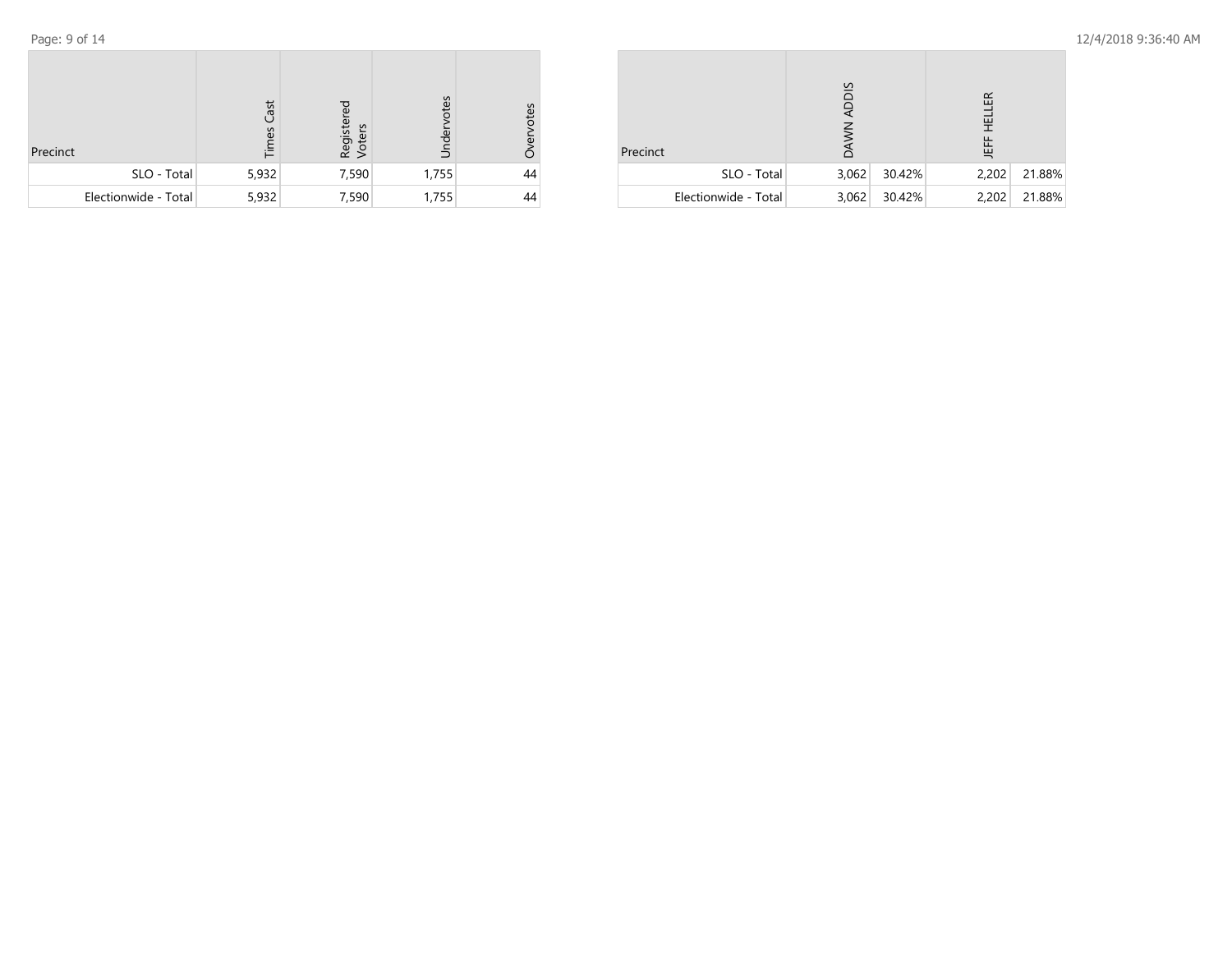| Precinct |                      | N<br>ᄒ |        |       |        | Ř<br>മ<br>JESSE |       |                |          | /otes<br>Total | $\circ$<br>Ğ.<br>ധ<br>⊃ ≶ |
|----------|----------------------|--------|--------|-------|--------|-----------------|-------|----------------|----------|----------------|---------------------------|
|          | SLO - Total          | 2,163  | 21.49% | 1,794 | 17.82% | 844             | 8.39% | $\overline{0}$ | $0.00\%$ | 10,065         |                           |
|          | Electionwide - Total | 2,163  | 21.49% | 1,794 | 17.82% | 844             | 8.39% |                | 0.00%    | 10,065         |                           |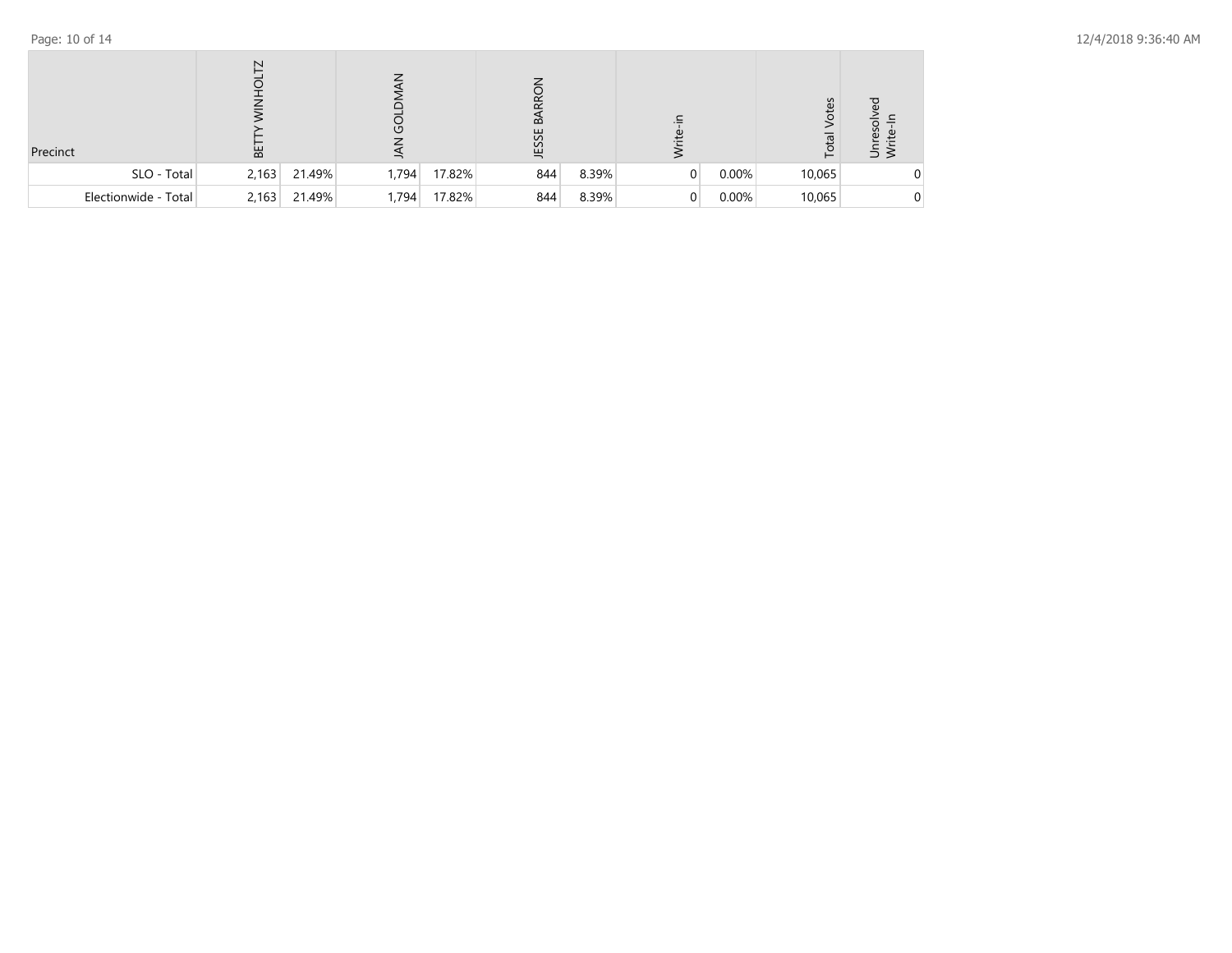# **D-18 CITY OF MORRO BAY CANNABIS BUSINESS TAX (Majority Vote) (Vote for 1)**

| Precinct       | <b>Times Cast</b> | Registered<br>Voters | Undervotes | Overvotes        |
|----------------|-------------------|----------------------|------------|------------------|
| Electionwide   |                   |                      |            |                  |
| <b>SLO</b>     |                   |                      |            |                  |
| CON 207-19L.30 |                   |                      |            |                  |
| Polling        | 212               | 1,067                | 15         | $\boldsymbol{0}$ |
| Vote by Mail   | 663               | 1,067                | 48         | $\boldsymbol{0}$ |
| Total          | 875               | 1,067                | 63         | $\mathbf 0$      |
| CON 208-19.30  |                   |                      |            |                  |
| Polling        | 223               | 985                  | 13         | $\boldsymbol{0}$ |
| Vote by Mail   | 545               | 985                  | 44         | $\boldsymbol{0}$ |
| Total          | 768               | 985                  | 57         | $\overline{0}$   |
| CON 209-19.30  |                   |                      |            |                  |
| Polling        | 181               | 961                  | 19         | $\boldsymbol{0}$ |
| Vote by Mail   | 549               | 961                  | 37         | $\mathbf{1}$     |
| Total          | 730               | 961                  | 56         | $\mathbf{1}$     |
| CON 210-20L.30 |                   |                      |            |                  |
| Polling        | 136               | 811                  | 10         | $\boldsymbol{0}$ |
| Vote by Mail   | 481               | 811                  | 31         | $\overline{0}$   |
| Total          | 617               | 811                  | 41         | $\boldsymbol{0}$ |
| CON 211-21L.30 |                   |                      |            |                  |
| Polling        | 180               | 1,020                | 11         | $\boldsymbol{0}$ |
| Vote by Mail   | 598               | 1,020                | 56         | $\boldsymbol{0}$ |
| Total          | 778               | 1,020                | 67         | $\mathbf 0$      |
| CON 212-21     |                   |                      |            |                  |
| Polling        | 293               | 1,446                | 23         | $\boldsymbol{0}$ |
| Vote by Mail   | 818               | 1,446                | 56         | $\mathbf{1}$     |
| Total          | 1,111             | 1,446                | 79         | $\mathbf{1}$     |
| CON 213-21     |                   |                      |            |                  |
| Polling        | 277               | 1,300                | 27         | $\boldsymbol{0}$ |

| Precinct            | ΥES |        | $\frac{0}{2}$ |        | <b>Total Votes</b> |
|---------------------|-----|--------|---------------|--------|--------------------|
| <b>Electionwide</b> |     |        |               |        |                    |
| <b>SLO</b>          |     |        |               |        |                    |
| CON 207-19L.30      |     |        |               |        |                    |
| Polling             | 136 | 69.04% | 61            | 30.96% | 197                |
| Vote by Mail        | 452 | 73.50% | 163           | 26.50% | 615                |
| Total               | 588 | 72.41% | 224           | 27.59% | 812                |
| CON 208-19.30       |     |        |               |        |                    |
| Polling             | 140 | 66.67% | 70            | 33.33% | 210                |
| Vote by Mail        | 378 | 75.45% | 123           | 24.55% | 501                |
| Total               | 518 | 72.86% | 193           | 27.14% | 711                |
| CON 209-19.30       |     |        |               |        |                    |
| Polling             | 108 | 66.67% | 54            | 33.33% | 162                |
| Vote by Mail        | 372 | 72.80% | 139           | 27.20% | 511                |
| Total               | 480 | 71.32% | 193           | 28.68% | 673                |
| CON 210-20L.30      |     |        |               |        |                    |
| Polling             | 89  | 70.63% | 37            | 29.37% | 126                |
| Vote by Mail        | 341 | 75.78% | 109           | 24.22% | 450                |
| Total               | 430 | 74.65% | 146           | 25.35% | 576                |
| CON 211-21L.30      |     |        |               |        |                    |
| Polling             | 110 | 65.09% | 59            | 34.91% | 169                |
| Vote by Mail        | 379 | 69.93% | 163           | 30.07% | 542                |
| Total               | 489 | 68.78% | 222           | 31.22% | 711                |
| CON 212-21          |     |        |               |        |                    |
| Polling             | 179 | 66.30% | 91            | 33.70% | 270                |
| Vote by Mail        | 549 | 72.14% | 212           | 27.86% | 761                |
| Total               | 728 | 70.61% | 303           | 29.39% | 1,031              |
| CON 213-21          |     |        |               |        |                    |
| Polling             | 171 | 68.40% | 79            | 31.60% | 250                |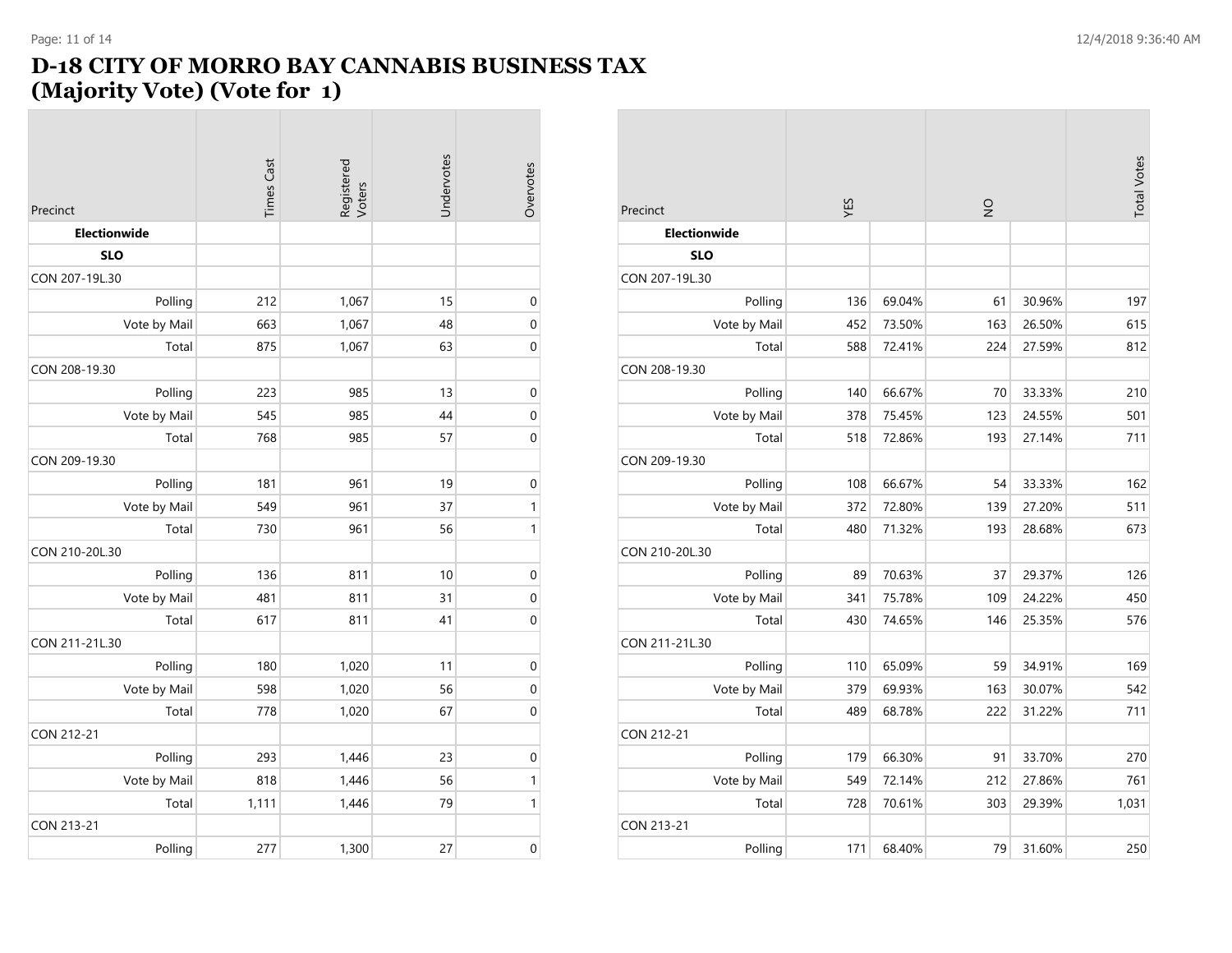| Precinct            | Jnresolve<br><i>Nr</i> ite-In |
|---------------------|-------------------------------|
| <b>Electionwide</b> |                               |
| <b>SLO</b>          |                               |
| CON 207-19L.30      |                               |
| Polling             | 0                             |
| Vote by Mail        | 0                             |
| Total               | 0                             |
| CON 208-19.30       |                               |
| Polling             | $\Omega$                      |
| Vote by Mail        | 0                             |
| Total               | 0                             |
| CON 209-19.30       |                               |
| Polling             | 0                             |
| Vote by Mail        | 0                             |
| Total               | 0                             |
| CON 210-20L.30      |                               |
| Polling             | 0                             |
| Vote by Mail        | $\Omega$                      |
| Total               | 0                             |
| CON 211-21L.30      |                               |
| Polling             | 0                             |
| Vote by Mail        | 0                             |
| Total               | 0                             |
| CON 212-21          |                               |
| Polling             | 0                             |
| Vote by Mail        | 0                             |
| Total               | 0                             |
| CON 213-21          |                               |
| Polling             | 0                             |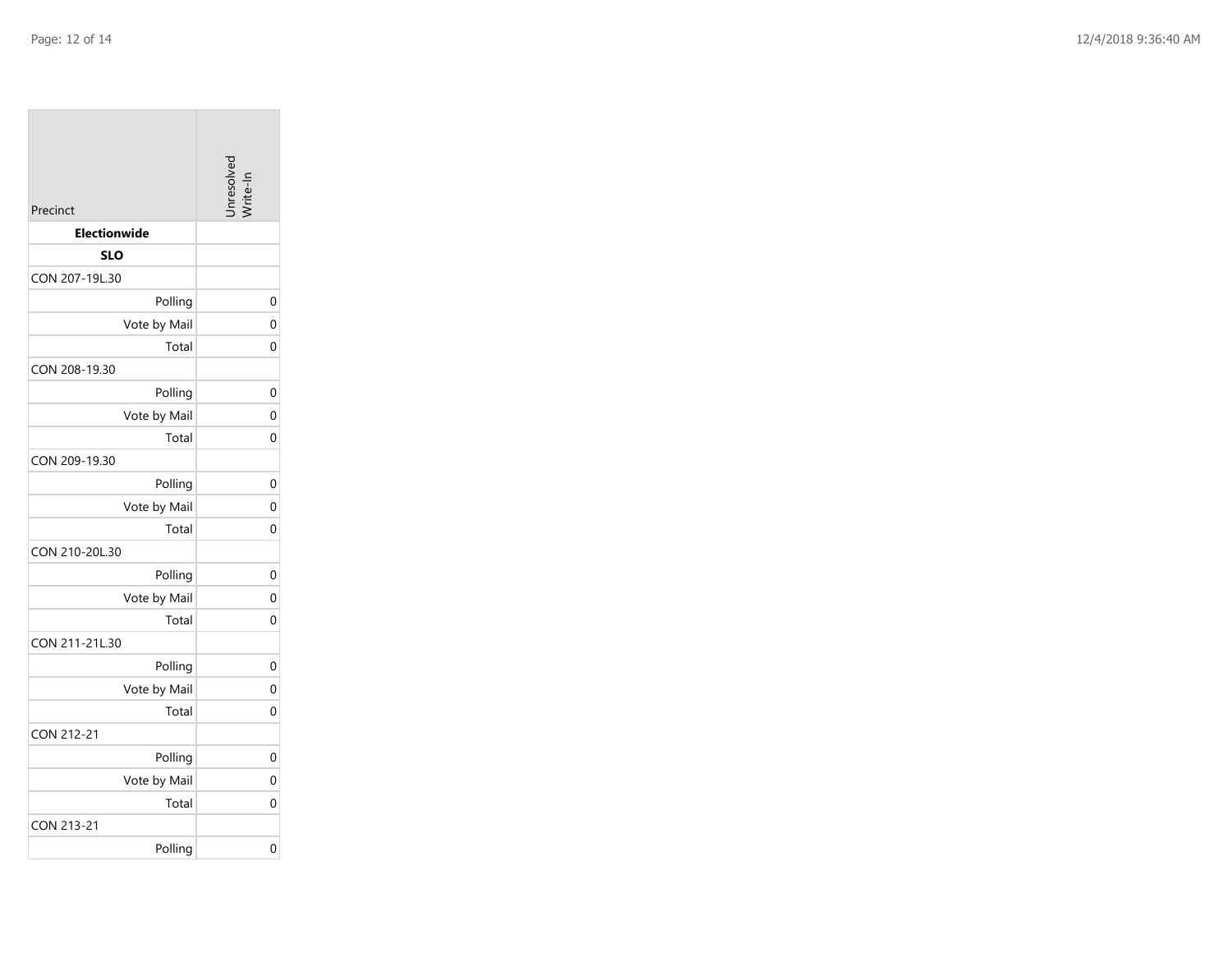| Precinct |                      | Cast<br>Times | Registered<br>Voters | Undervotes | Overvotes |
|----------|----------------------|---------------|----------------------|------------|-----------|
|          | Vote by Mail         | 776           | 1,300                | 64         |           |
|          | Total                | 1,053         | 1,300                | 91         |           |
|          | SLO - Total          | 5,932         | 7,590                | 454        |           |
|          | Electionwide - Total | 5,932         | 7,590                | 454        | ∍         |

| Precinct             | YES   |        | $\frac{1}{2}$ |        | <b>Total Votes</b> |
|----------------------|-------|--------|---------------|--------|--------------------|
| Vote by Mail         | 551   | 77.39% | 161           | 22.61% | 712                |
| Total                | 722   | 75.05% | 240           | 24.95% | 962                |
| SLO - Total          | 3,955 | 72.22% | 1,521         | 27.78% | 5,476              |
| Electionwide - Total | 3,955 | 72.22% | 1,521         | 27.78% | 5,476              |